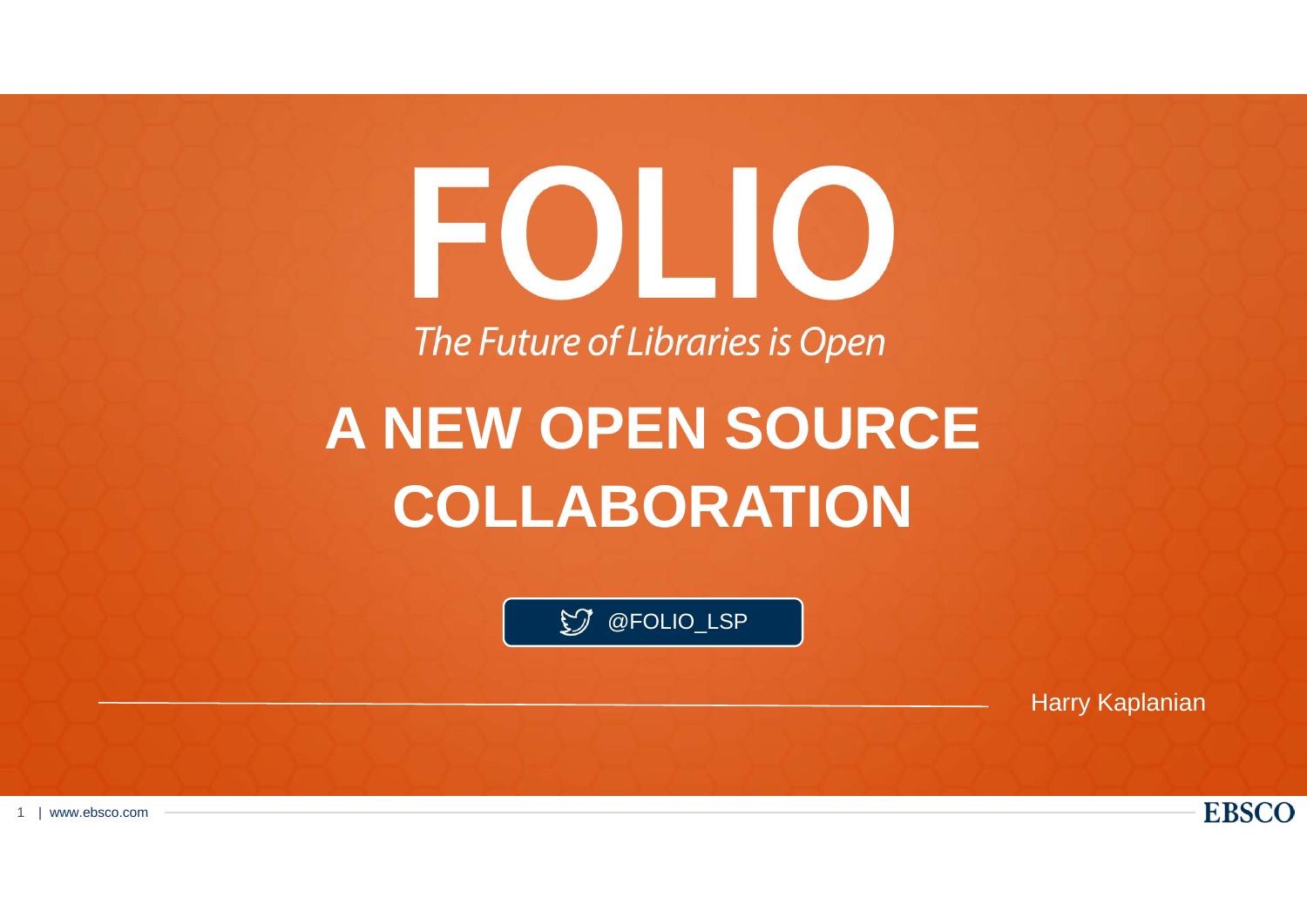## "The differentiator and secret weapon of FOLIO is the Community."

‐‐Quote from the Head Librarian for the Colombian Economics University of the National Bank of Colombia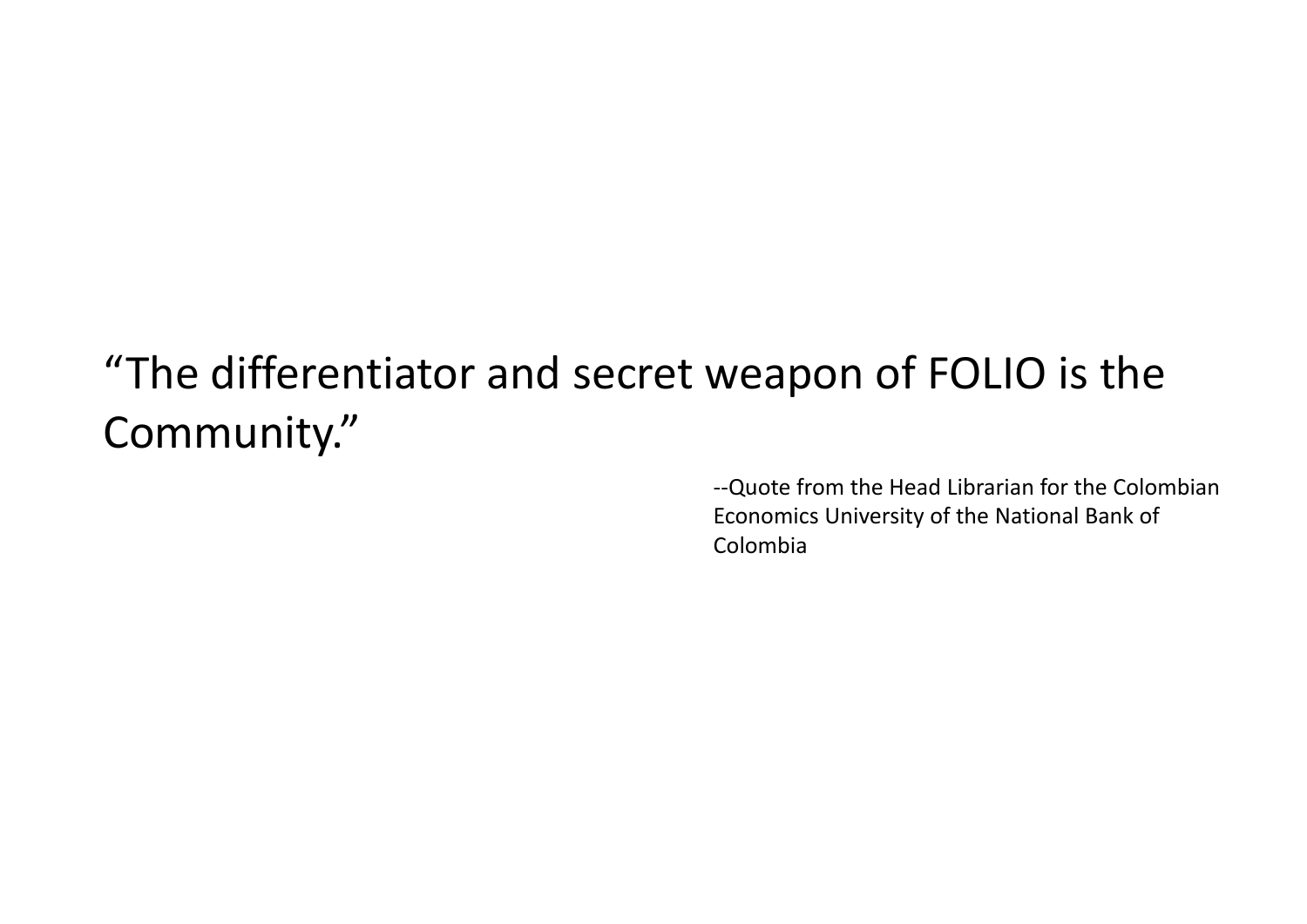## FOLIO's Sustainable Advantages



**MICROSERVICESARCHITECTURE**

Microservices architecture insures libraries nolonger constrained by legacy technology



**OPENINNOVATION**

Open innovation business model means libraries are not locked into <sup>a</sup> single vendor



Vibrant ecosystem of partners creates economies of scale and many options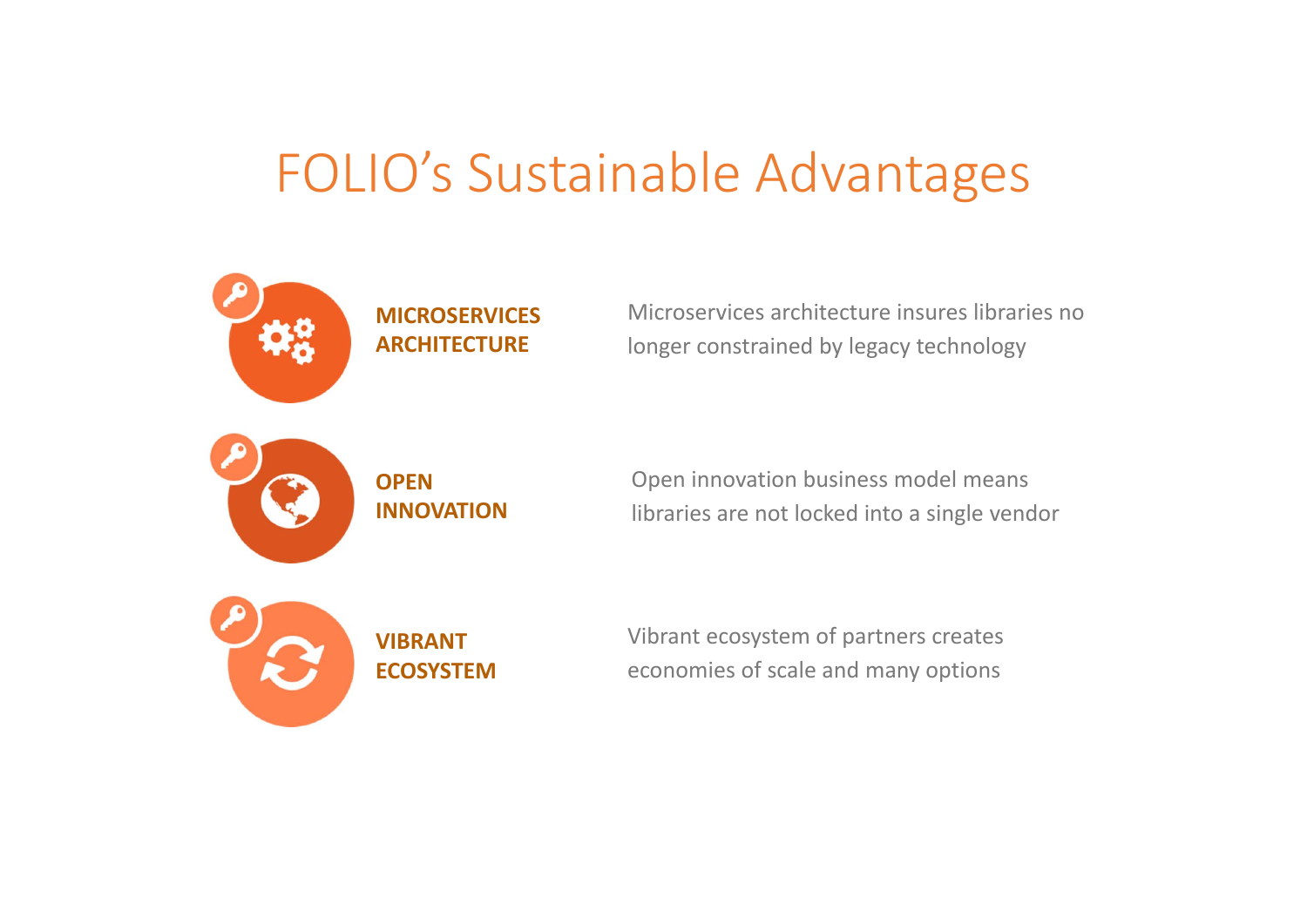## Key Contributors within the Community

• Or at least where we are headed…



#### **01** Product Manager Person who proposes roadmap by

working with SIGs, PC & Dev teams

#### **04** SIGs

Subject mater experts in functional areas/domains who help with requirements and design

#### **02** Product Council

Management that looks at ways to move the process forward. Resource via SIGs

#### **05** Designer

UX/UI first approach to define FOLIO design

**Product Owners**<br>Decompose domains into requirements

**Development**<br>Uses requirements defined by PO, Designer and SIGs. Fast feedback loop

**EBSCO**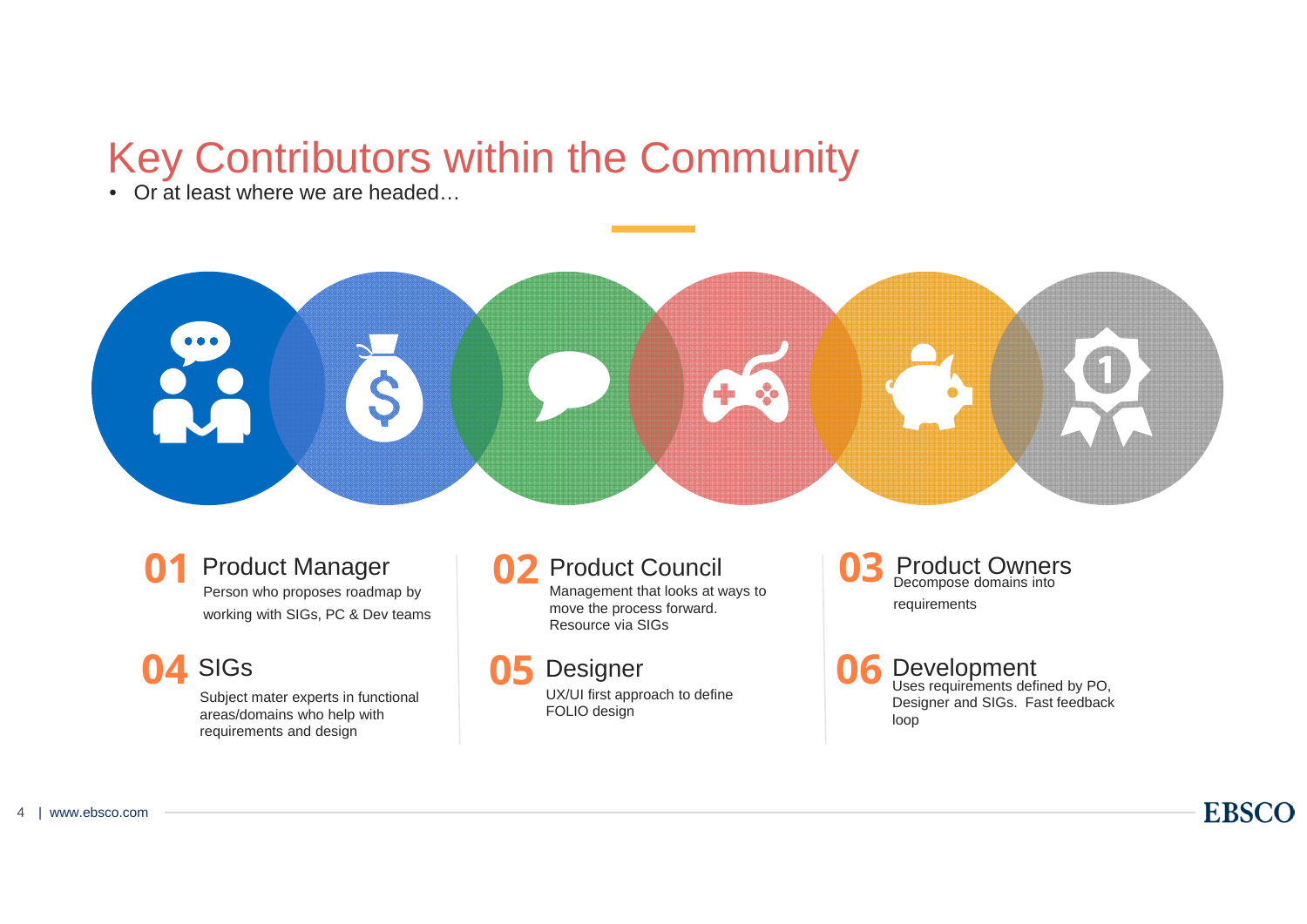## Agile Manifesto Principles

- Emphasis on people and communication, rather than on processes and tools
- Work directly with and satisfying users
- Break all work down into small chunks
- Focus on the clean delivery of individual pieces or parts of the software and not on the entire application
- Meet daily to ensure work is on track
- Open to changes even at the very end of the process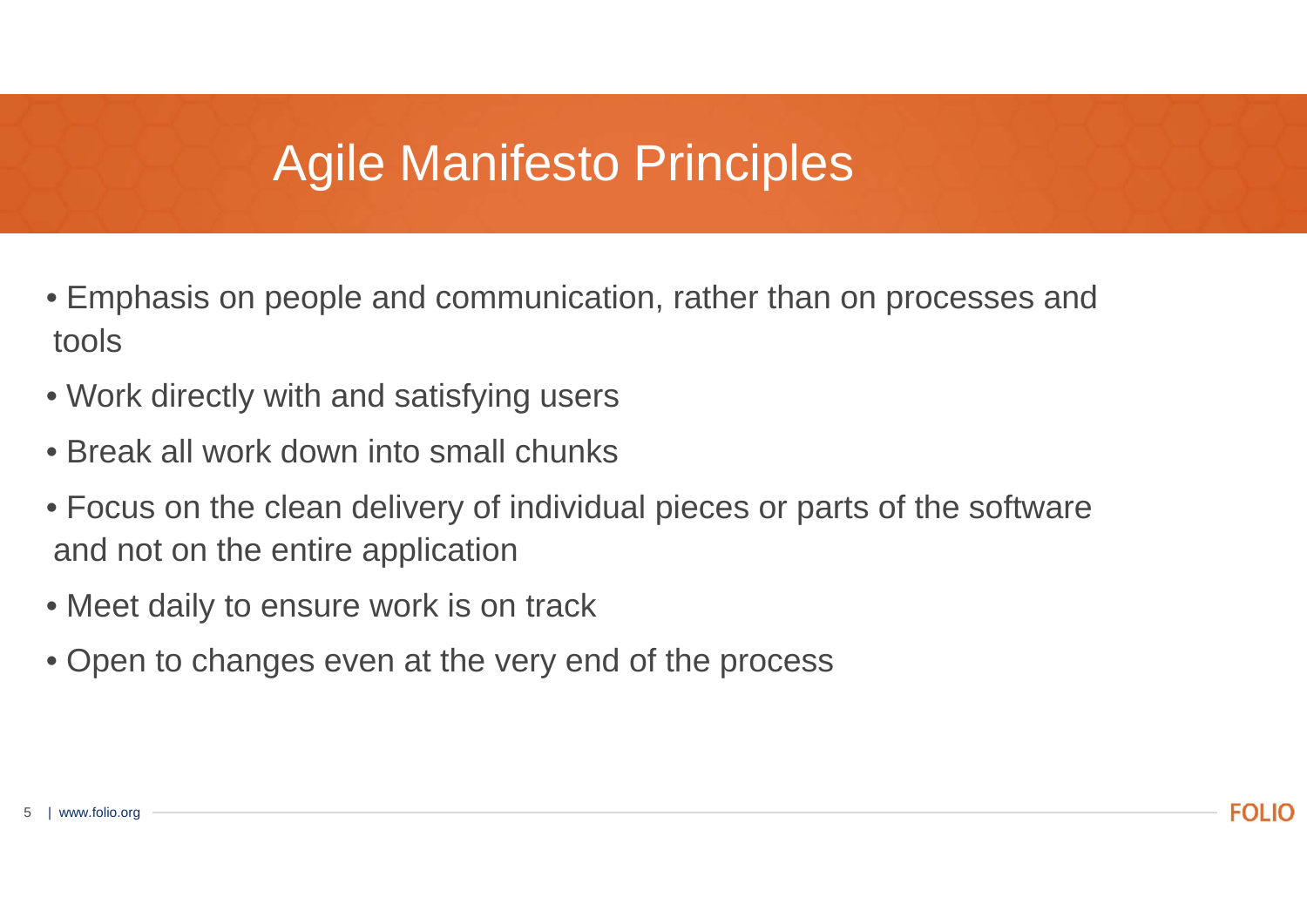## AGILE Terminology

- **Sprint/Iteration** fixed time period during which development of a usable result takes place; for FOLIO we are doing continuous two-week sprints
- **Backlog** collection of tasks that represent what needs to be done to deliver a specific outcome; FOLIO uses JIRA to keep track
- **Product Owner**  responsible for making sure team delivers the desired outcome by defining User Stories and prioritizing the Backlog. Works with SIGs and dev team to prioritize
- **User Story**  functional increments work is divided into; for example, "check out book", "process lost book"; for FOLIO the Product Owner creates the User Stories in JIRA
- **Given When Then**  template used to write acceptance test for a User Story; (Given) some context, (When) some action is carried out, (Then) a particular set of observable consequences should happen; for FOLIO, the User Stories contain scenarios written in this format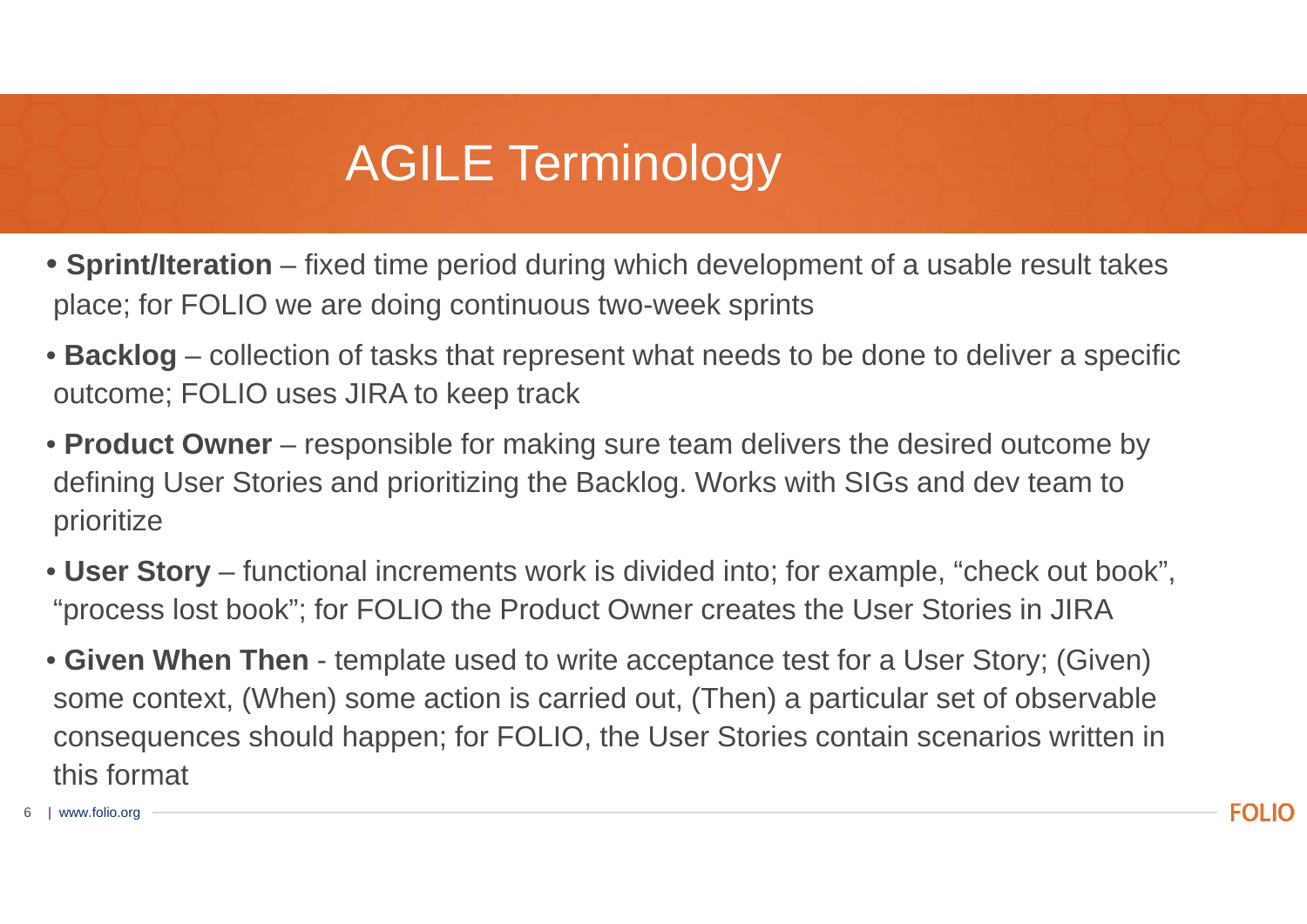## Roadmap

| <b>Folio Open Source Project</b>                                  |     |   |  |                         | 2017 |         |  |                 |       |  |                     |         | 2018 |         |             |                   |  |  |  |
|-------------------------------------------------------------------|-----|---|--|-------------------------|------|---------|--|-----------------|-------|--|---------------------|---------|------|---------|-------------|-------------------|--|--|--|
| Feature                                                           | Jan |   |  | Feb Mar Apr May Jun Jul |      | Aug Sep |  | Oct Nov Dec Jan |       |  | Feb Mar Apr May Jun |         | Jul  | Aug Sep | Oct Nov Dec |                   |  |  |  |
| <b>User Management</b>                                            |     | ◇ |  |                         |      |         |  |                 |       |  |                     |         |      |         |             |                   |  |  |  |
| <b>Resource Access (Circ)</b>                                     |     |   |  |                         |      |         |  |                 |       |  |                     |         |      |         |             |                   |  |  |  |
| Acquisitions                                                      |     |   |  |                         |      |         |  |                 |       |  |                     |         |      |         |             |                   |  |  |  |
| <b>Resource Management</b>                                        |     |   |  |                         |      |         |  |                 |       |  |                     |         |      |         |             |                   |  |  |  |
| Metadata Management                                               |     |   |  |                         |      |         |  |                 |       |  |                     |         |      |         |             |                   |  |  |  |
| <b>Reporting</b>                                                  |     |   |  |                         |      |         |  |                 |       |  |                     |         |      |         |             |                   |  |  |  |
| SysOps & Mgmt                                                     |     |   |  |                         |      |         |  |                 |       |  |                     |         |      |         |             |                   |  |  |  |
| Platform (Okapi & Stripes)                                        |     |   |  |                         |      |         |  |                 |       |  |                     |         |      |         |             |                   |  |  |  |
| Integration/Deployment                                            |     |   |  |                         |      |         |  |                 |       |  |                     |         |      |         |             |                   |  |  |  |
|                                                                   |     |   |  |                         |      |         |  |                 |       |  |                     |         |      |         |             |                   |  |  |  |
|                                                                   |     |   |  |                         |      |         |  |                 | Alpha |  |                     | V1 Beta |      |         |             | V1 Release        |  |  |  |
| <b>Staffing in place</b>                                          |     |   |  |                         |      |         |  |                 |       |  |                     |         |      |         |             | 3 Live Beta Sites |  |  |  |
| Staffing not accounted for<br><b>Hiring / Staffing in Process</b> |     |   |  |                         |      |         |  |                 |       |  |                     |         |      |         |             |                   |  |  |  |
|                                                                   |     |   |  |                         |      |         |  |                 |       |  |                     |         |      |         |             |                   |  |  |  |

| <b>Beta</b> | <b>Select</b><br>3 Beta<br><b>Libraries</b> | <b>Resource</b><br><b>Manager App</b><br><b>Release</b> | <b>FOLIO v1</b><br><b>Beta</b> | v1 "Go-live"<br>at Beta Libraries |                    |  |  |  |  |
|-------------|---------------------------------------------|---------------------------------------------------------|--------------------------------|-----------------------------------|--------------------|--|--|--|--|
| Timeline    | <b>OCT</b><br>2017                          | <b>JAN</b><br>2018                                      | <b>JUL</b><br>2018             |                                   | <b>DEC</b><br>2018 |  |  |  |  |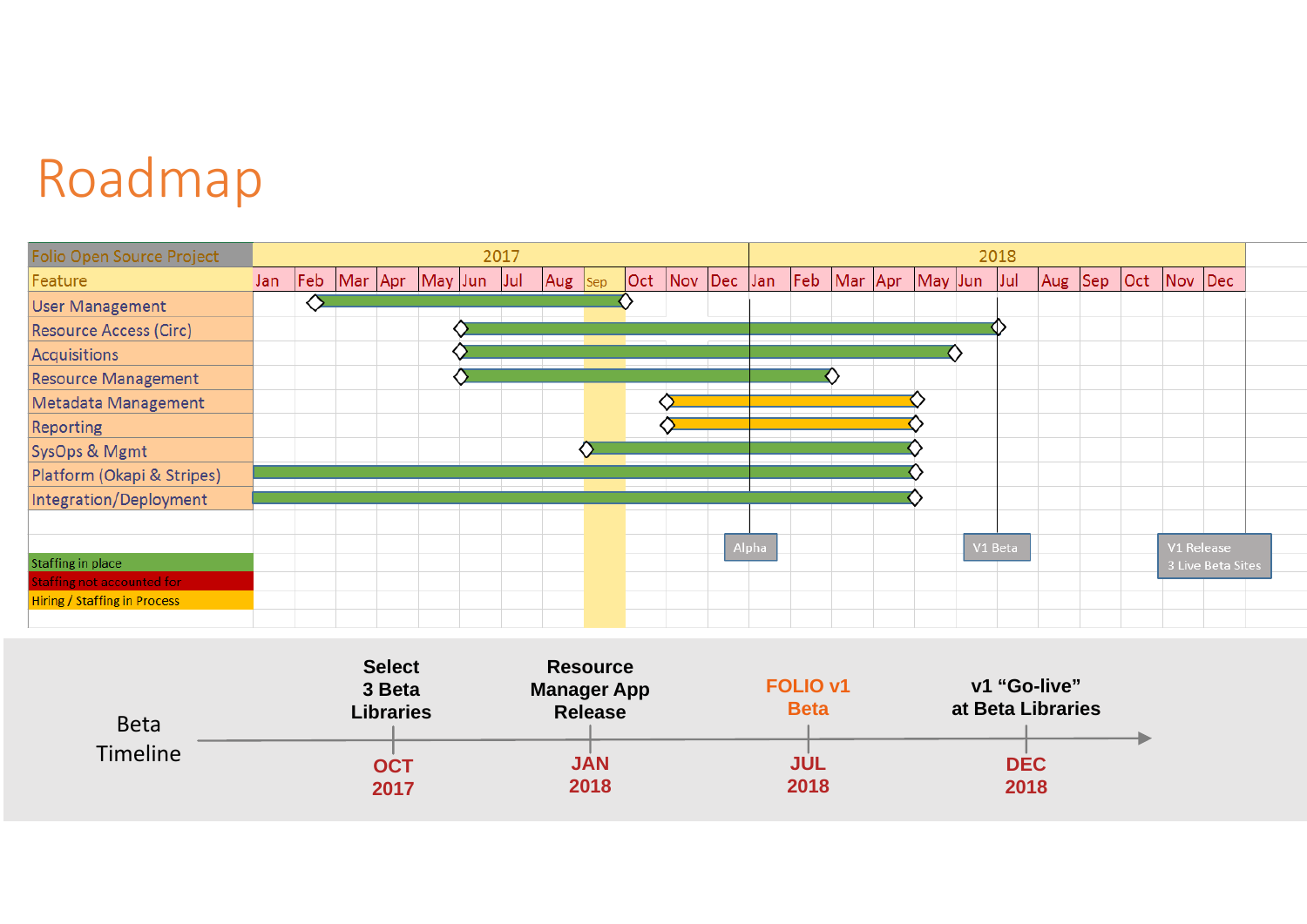### Roadmap Milestone Progress

|   | Folio Open Source Project            |                   |  |                                                                                                 |  |  |   | 2017 |  |         |  |   |  |  |       |  |  |  |  |  | 2018 |  |  |  |  |                      |  |
|---|--------------------------------------|-------------------|--|-------------------------------------------------------------------------------------------------|--|--|---|------|--|---------|--|---|--|--|-------|--|--|--|--|--|------|--|--|--|--|----------------------|--|
|   | <b>Npha</b> Feature                  | Team              |  | Jan Feb Mar Apr May Jun Jul Aug Sep Oct Nov Dec Jan Feb Mar Apr May Jun Jul Aug Sep Oct Nov Dec |  |  |   |      |  |         |  |   |  |  |       |  |  |  |  |  |      |  |  |  |  |                      |  |
|   | <b>User Management</b>               |                   |  |                                                                                                 |  |  |   |      |  |         |  |   |  |  |       |  |  |  |  |  |      |  |  |  |  |                      |  |
|   | <b>User Record CRUD</b>              | <b>Index Data</b> |  | $\overline{\phantom{a}}$                                                                        |  |  |   |      |  |         |  |   |  |  |       |  |  |  |  |  |      |  |  |  |  |                      |  |
|   | Authentication (SSO)                 | Quito             |  |                                                                                                 |  |  |   |      |  | $\circ$ |  |   |  |  |       |  |  |  |  |  |      |  |  |  |  |                      |  |
|   | Patron Groups CRUD                   | <b>Index Data</b> |  |                                                                                                 |  |  | ♦ |      |  |         |  |   |  |  |       |  |  |  |  |  |      |  |  |  |  |                      |  |
|   | Permission Sets CRUD                 | Index Data        |  |                                                                                                 |  |  |   |      |  |         |  |   |  |  |       |  |  |  |  |  |      |  |  |  |  |                      |  |
|   | Patron Import                        | Quito             |  |                                                                                                 |  |  |   |      |  | ᅐ       |  |   |  |  |       |  |  |  |  |  |      |  |  |  |  |                      |  |
|   | SAML Auth (SSO)                      | Quito             |  |                                                                                                 |  |  |   |      |  | റ       |  |   |  |  |       |  |  |  |  |  |      |  |  |  |  |                      |  |
|   | Configure Proxy                      | <b>Index Data</b> |  |                                                                                                 |  |  |   |      |  |         |  |   |  |  |       |  |  |  |  |  |      |  |  |  |  |                      |  |
|   | Resource Access (Circ)               |                   |  |                                                                                                 |  |  |   |      |  |         |  |   |  |  |       |  |  |  |  |  |      |  |  |  |  |                      |  |
|   | Circ rules (locations)               | <b>Index Data</b> |  |                                                                                                 |  |  |   |      |  |         |  |   |  |  |       |  |  |  |  |  |      |  |  |  |  |                      |  |
| ✓ | Check-in / Check out                 | Index Data        |  |                                                                                                 |  |  |   |      |  |         |  |   |  |  |       |  |  |  |  |  |      |  |  |  |  |                      |  |
|   | Patron Info & Proxy Suppd Index Data |                   |  |                                                                                                 |  |  |   |      |  |         |  |   |  |  |       |  |  |  |  |  |      |  |  |  |  |                      |  |
| ✓ | Library Schedule (hours) Quito       |                   |  |                                                                                                 |  |  |   |      |  |         |  |   |  |  |       |  |  |  |  |  |      |  |  |  |  |                      |  |
| ✓ | Permissions (Complete & Index Data   |                   |  |                                                                                                 |  |  |   |      |  |         |  |   |  |  |       |  |  |  |  |  |      |  |  |  |  |                      |  |
| ✓ | Renewals (Requests)                  | Index Data        |  |                                                                                                 |  |  |   |      |  |         |  |   |  |  |       |  |  |  |  |  |      |  |  |  |  |                      |  |
| ✓ | Holds / Recalls (Request Index Data  |                   |  |                                                                                                 |  |  |   |      |  |         |  |   |  |  |       |  |  |  |  |  |      |  |  |  |  |                      |  |
| ✓ | Fines / Payments / Overd UNAM        |                   |  |                                                                                                 |  |  |   |      |  |         |  |   |  |  |       |  |  |  |  |  |      |  |  |  |  |                      |  |
| ✓ | Patron & Item Notes                  | <b>Index Data</b> |  |                                                                                                 |  |  |   |      |  |         |  |   |  |  |       |  |  |  |  |  |      |  |  |  |  |                      |  |
|   | Overides                             |                   |  |                                                                                                 |  |  |   |      |  |         |  |   |  |  |       |  |  |  |  |  |      |  |  |  |  |                      |  |
|   | Printing (slips, etc)                |                   |  |                                                                                                 |  |  |   |      |  |         |  |   |  |  |       |  |  |  |  |  |      |  |  |  |  |                      |  |
|   | Acquisitions                         |                   |  |                                                                                                 |  |  |   |      |  |         |  |   |  |  |       |  |  |  |  |  |      |  |  |  |  |                      |  |
|   | Schema                               | <b>Stacks</b>     |  |                                                                                                 |  |  |   |      |  |         |  | 交 |  |  |       |  |  |  |  |  |      |  |  |  |  |                      |  |
|   | <b>Fund Management</b>               | <b>Stacks</b>     |  |                                                                                                 |  |  |   |      |  |         |  |   |  |  |       |  |  |  |  |  |      |  |  |  |  |                      |  |
|   | Vendor CRUD                          | <b>Stacks</b>     |  |                                                                                                 |  |  |   |      |  |         |  |   |  |  |       |  |  |  |  |  |      |  |  |  |  |                      |  |
|   | PO Management                        | <b>Stacks</b>     |  |                                                                                                 |  |  |   |      |  |         |  |   |  |  |       |  |  |  |  |  |      |  |  |  |  |                      |  |
|   | Receiving / Holdings                 | OLE/Mellon        |  |                                                                                                 |  |  |   |      |  |         |  |   |  |  |       |  |  |  |  |  |      |  |  |  |  |                      |  |
|   | <b>Invoicing &amp; Payments</b>      | OLE/Mellon        |  |                                                                                                 |  |  |   |      |  |         |  |   |  |  |       |  |  |  |  |  |      |  |  |  |  |                      |  |
|   | <b>Resource Management</b>           |                   |  |                                                                                                 |  |  |   |      |  |         |  |   |  |  |       |  |  |  |  |  |      |  |  |  |  |                      |  |
|   | <b>Codex Definition</b>              | <b>EBSCO</b>      |  |                                                                                                 |  |  |   |      |  | ♦       |  |   |  |  |       |  |  |  |  |  |      |  |  |  |  |                      |  |
|   | Codex Search Implement Index Data    |                   |  |                                                                                                 |  |  |   |      |  |         |  |   |  |  |       |  |  |  |  |  |      |  |  |  |  |                      |  |
| ✓ | KB Integration (eHolding Frontside   |                   |  |                                                                                                 |  |  |   |      |  |         |  |   |  |  |       |  |  |  |  |  |      |  |  |  |  |                      |  |
| ✓ | Inventory Management   Index Data    |                   |  |                                                                                                 |  |  |   |      |  |         |  |   |  |  |       |  |  |  |  |  |      |  |  |  |  |                      |  |
|   | Record Import                        | Quito             |  |                                                                                                 |  |  |   |      |  |         |  |   |  |  |       |  |  |  |  |  |      |  |  |  |  |                      |  |
|   | Cataloging - Instance RedatCult      |                   |  |                                                                                                 |  |  |   |      |  |         |  |   |  |  |       |  |  |  |  |  |      |  |  |  |  |                      |  |
|   | Reporting                            |                   |  |                                                                                                 |  |  |   |      |  |         |  |   |  |  |       |  |  |  |  |  |      |  |  |  |  |                      |  |
|   | Define logging needs                 | <b>SIG</b>        |  |                                                                                                 |  |  |   |      |  |         |  |   |  |  |       |  |  |  |  |  |      |  |  |  |  |                      |  |
|   | Review & Select System               | Quito             |  |                                                                                                 |  |  |   |      |  |         |  |   |  |  |       |  |  |  |  |  |      |  |  |  |  |                      |  |
|   | <b>Integrate Reporting</b>           | Quito             |  |                                                                                                 |  |  |   |      |  |         |  |   |  |  |       |  |  |  |  |  |      |  |  |  |  |                      |  |
|   | SysOps & Mgmt                        |                   |  |                                                                                                 |  |  |   |      |  |         |  |   |  |  |       |  |  |  |  |  |      |  |  |  |  |                      |  |
|   | Define config needs                  | <b>SIG</b>        |  |                                                                                                 |  |  |   |      |  |         |  |   |  |  |       |  |  |  |  |  |      |  |  |  |  |                      |  |
|   | Platform (Okapi & Stripes)           | Index Data        |  |                                                                                                 |  |  |   |      |  |         |  |   |  |  |       |  |  |  |  |  |      |  |  |  |  |                      |  |
|   | CI/CD                                |                   |  |                                                                                                 |  |  |   |      |  |         |  |   |  |  |       |  |  |  |  |  |      |  |  |  |  |                      |  |
|   | Stress/functional testing Index Data |                   |  |                                                                                                 |  |  |   |      |  |         |  |   |  |  |       |  |  |  |  |  |      |  |  |  |  |                      |  |
|   |                                      |                   |  |                                                                                                 |  |  |   |      |  |         |  |   |  |  | Alpha |  |  |  |  |  | Beta |  |  |  |  | 3 Beta<br>sites live |  |
|   | Staffing in place                    |                   |  |                                                                                                 |  |  |   |      |  |         |  |   |  |  |       |  |  |  |  |  |      |  |  |  |  |                      |  |
|   | <b>Staffing not accounted for</b>    |                   |  |                                                                                                 |  |  |   |      |  |         |  |   |  |  |       |  |  |  |  |  |      |  |  |  |  |                      |  |
|   |                                      |                   |  |                                                                                                 |  |  |   |      |  |         |  |   |  |  |       |  |  |  |  |  |      |  |  |  |  |                      |  |
|   | Hiring / Staffing in Process         |                   |  |                                                                                                 |  |  |   |      |  |         |  |   |  |  |       |  |  |  |  |  |      |  |  |  |  |                      |  |

8| www.ebsco.com **EBSCO**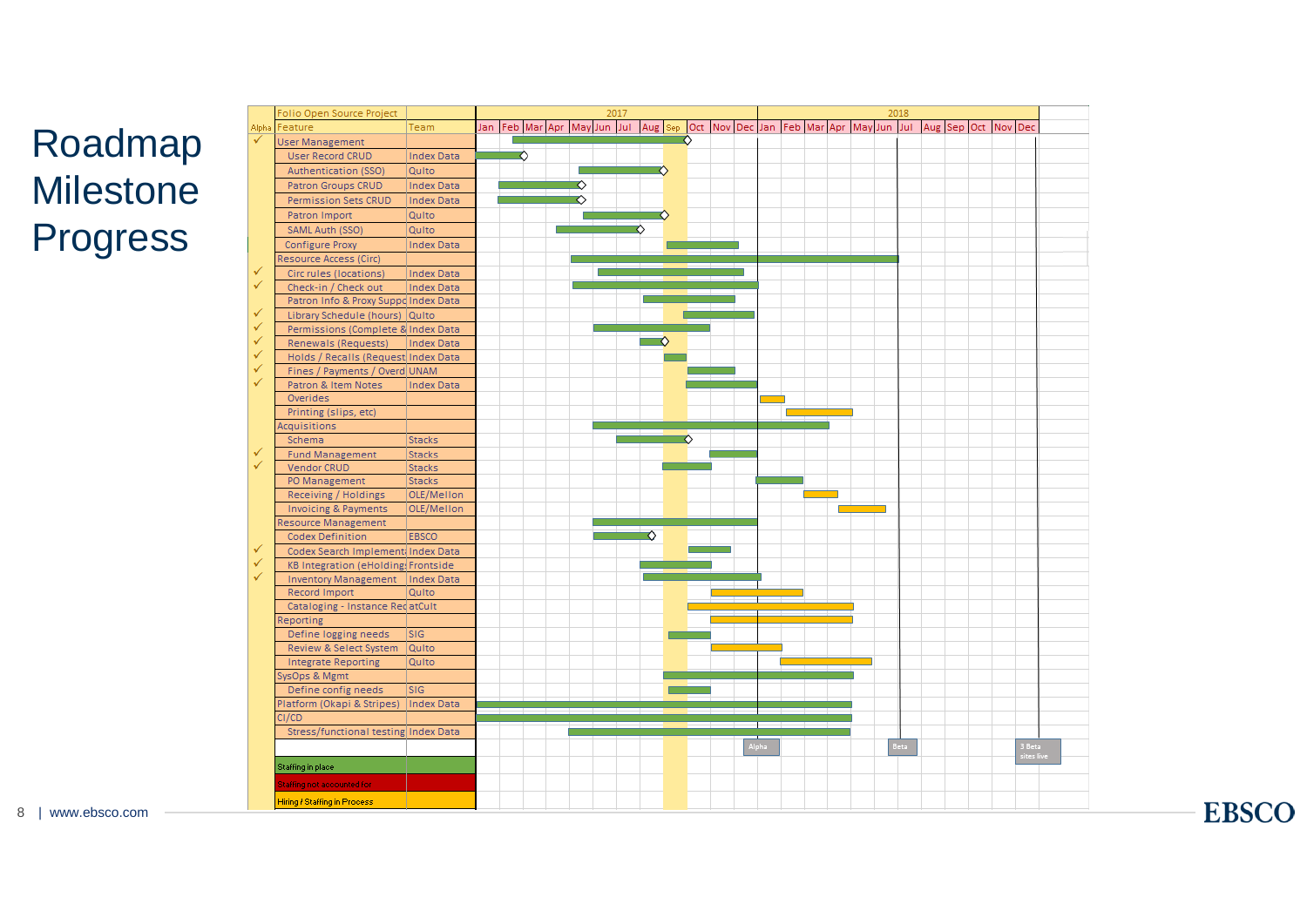## FOLIO Development Team Ramp Up



Excludes Product Owners and UI designers

**EBSCO**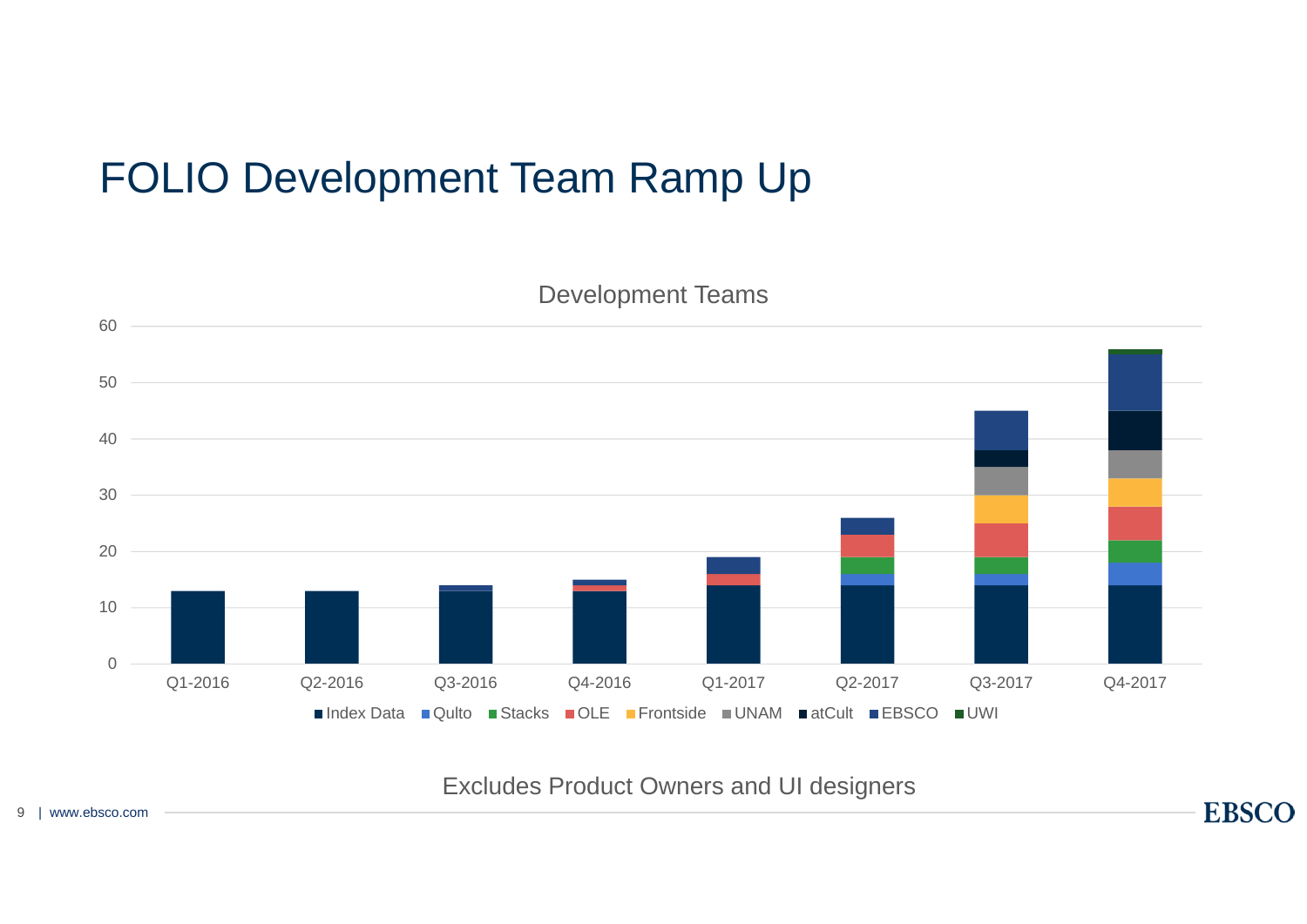## Code provided by commercial vendors

- • Contractually obligated to provide open source code
	- •Apache V2
	- •Open Library Foundation ownership
	- •All code clean licensing and no conflicts with Apache V2
	- •All developer documentation must be provided
- $\bullet$ GitHub requires acknowledgement of licensing requirements
- • Currently all code submitted must be reviewed by existing community developers before accepted to main branch